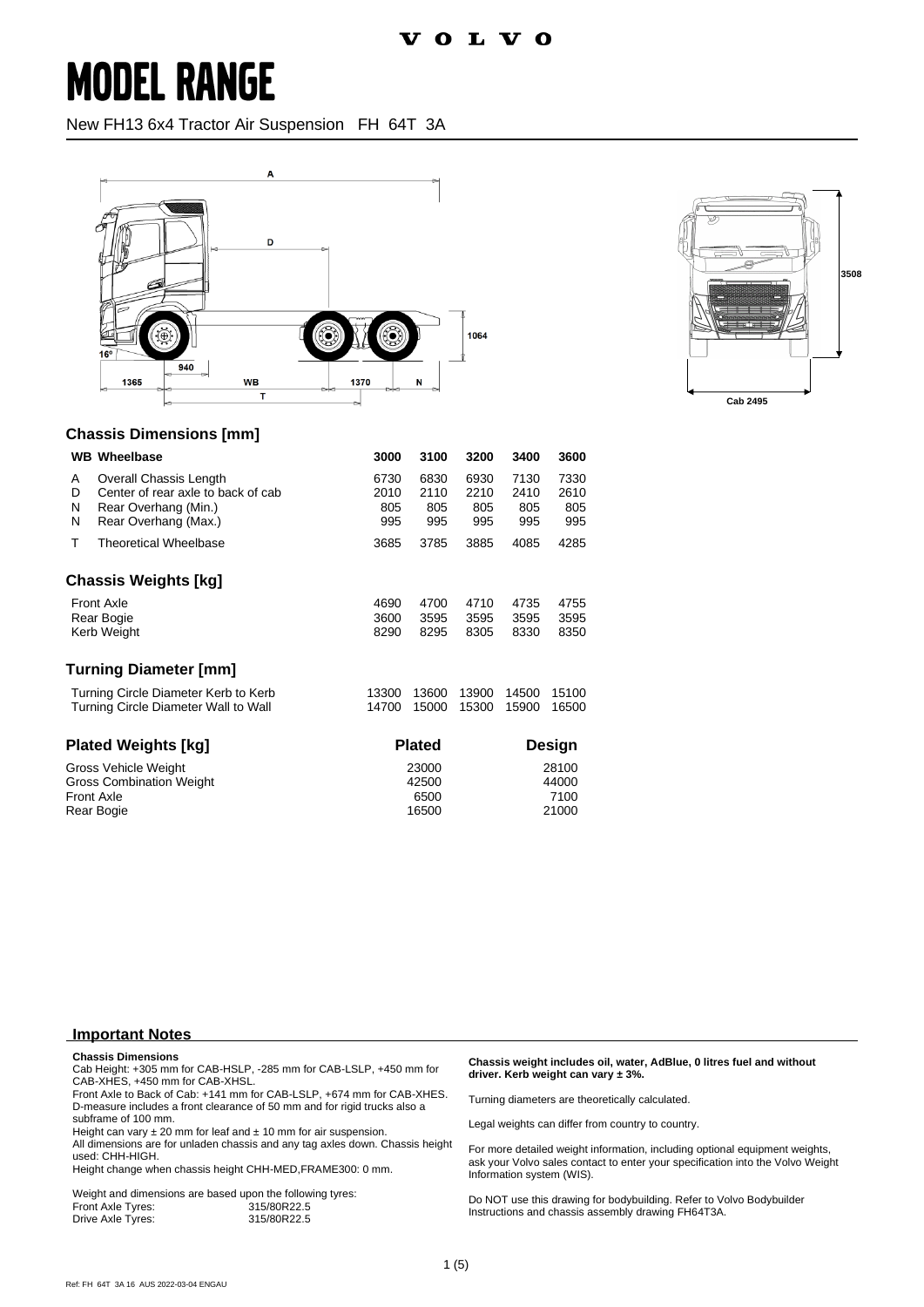## **MODEL RANGE**

#### New FH13 6x4 Tractor Air Suspension FH 64T 3A

| Truck use                                                    |                                                                                                                                                          | □ FIL-TXEB                                                               | Liner (inner) - trans x-mem to end of bogie                                                                                                                                                                                        |
|--------------------------------------------------------------|----------------------------------------------------------------------------------------------------------------------------------------------------------|--------------------------------------------------------------------------|------------------------------------------------------------------------------------------------------------------------------------------------------------------------------------------------------------------------------------|
| ∎ RC-ROUGH<br>$\Box$ RC-SMOOT                                | Operating class on/off road<br>Well maintained surfaced roads >95% driving distance                                                                      | ■ BBOX-AC                                                                | Across frame battery box                                                                                                                                                                                                           |
|                                                              |                                                                                                                                                          | ∎ 2BATT225                                                               | 2x225 Ah batteries                                                                                                                                                                                                                 |
| <b>Core components</b><br>□ CHH-HIGH                         | Chassis Height (high) approx. 1025-1050mm (depending on                                                                                                  | $\Box$ BATTAMP                                                           | Battery amperage indicator (in the DID)                                                                                                                                                                                            |
| □ CHH-MED                                                    | tyre selection)<br>Approximate chassis height 900 mm                                                                                                     | $\blacksquare$ MSWI-C<br>$\square$ MSWI-R                                | Isolation toggle switch LHS of chassis<br>Isolation switch on key fob (press door lock twice to isolate)                                                                                                                           |
| $\blacksquare$ RADD-GR                                       | Rear air suspension                                                                                                                                      | ■ R385A71S                                                               | RHS 385 litre alloy fuel tank with steps                                                                                                                                                                                           |
| □ FH-LSLP5<br>$\blacksquare$ FH-SLP5                         | Low Sleeper cab<br>Sleeper cab                                                                                                                           |                                                                          | Min volume 180l<br>Max volume 690I                                                                                                                                                                                                 |
| <b>D FH-XHES5</b><br>$\square$ FH-XHSL5                      | New Globetrotter XXL Cab<br>Globetrotter XL cab                                                                                                          | ■ L415A71S                                                               | LHS 415 litre alloy fuel tank with steps<br>Min volume 415<br>Max volume 690I                                                                                                                                                      |
| ■ EU5SCR-M<br>□ EU6SCR                                       | Eu5 SCR Selective Catalytic Reduction (mandatory)<br>Eu6 SCR (Particulate Filter + EGR) Turbo Single Stage                                               | $\Box$ ADTP-BC<br>$\blacksquare$ ADTP-L                                  | AdBlue tank position - RHS behind cab<br>AdBlue tank position - LHS                                                                                                                                                                |
| $\square$ D13S500A<br>□ D13S540A                             | Eu6 Fuelface 13 litre 500hp engine<br>Eu6 Fuelface 13 litre 540hp engine                                                                                 | $\Box$ ADTP-M<br>$\Box$ ADTP-R                                           | AdBlue tank position - Underbelly<br>AdBlue tank position - RHS                                                                                                                                                                    |
| ■ D13C500<br>□ D13C540<br>$\Box$ D13K500<br>□ D13K540        | Engine, 13C litre, 500hp, 2500nm<br>Engine, 13C litre, 540hp, 2600nm<br>Eu6 13 litre engine 500hp/2500nm/368kW<br>Eu6 13 litre engine 540hp/2600nm/397kW | $\blacksquare$ ADB064<br>$\Box$ ADB065<br>$\Box$ ADB090<br>$\Box$ ADB150 | AdBlue tank 64 litres<br>AdBlue tank 65 litres<br>AdBlue tank 90 litres<br>AdBlue tank 150 litres (underbelly)                                                                                                                     |
| $EBR-VEB+$                                                   | Volvo Engine Brake + (VEB+)                                                                                                                              | $\Box$ ADB190                                                            | AdBlue tank 190 litres (underbelly)                                                                                                                                                                                                |
| ■ AT2612F<br>$\Box$ SPO2812                                  | Volvo I-shift-12 speed automatic transmission (2600nm)<br>Volvo Dual Clutch I-shift - 12 speed semi power shift with                                     | □ ADTC-BF<br>■ FCAP-L                                                    | AdBlue tank cover-bright finish<br>Fuel tank cap with lock                                                                                                                                                                         |
| $\Box$ ASO-C<br>□ ASO-ULC                                    | overdrive (2800nm)<br>Crawler gears<br>Ultra low crawler gears                                                                                           | ■ ESH-RIGH<br>□ ESH-VERT<br>□ ESH3VERT                                   | Muffler horizontal, right exhaust outlet<br>Muffler horizontal, vertical exhaust outlet on right hand side<br>Raised Horizontal Muff/Vertical outlet                                                                               |
| RVC1                                                         | Australian road friendly certification                                                                                                                   | □ EXST-SSP                                                               | Stainless steel exhaust stack                                                                                                                                                                                                      |
| □ RTH2610B                                                   | Volvo RTH2610B hub reduction rear axles<br>4 planet gears per hub<br>Axle rating: 26,000 kg<br>115 tonne train weight                                    | ■ TBC-AUS                                                                | Trailer brake connections (suzi coils)                                                                                                                                                                                             |
|                                                              |                                                                                                                                                          | $\blacksquare$ TRBR-HCR<br>□ TRBR-STA                                    | Hand controlled trailer brake, reduced pressure<br>Stationary trailer brake control                                                                                                                                                |
| $\Box$ RTS2310A                                              | (Application approved)<br>Single reduction tandem 23t GCW100t                                                                                            | □ TRB-STRE                                                               | Automatic trailer brake activation (stretch brake)                                                                                                                                                                                 |
| RTS2370B                                                     | Single reduction tandem 23t GCW70t                                                                                                                       | $\blacksquare$ TL-LED                                                    | LED tail lights                                                                                                                                                                                                                    |
| <b>Packages</b>                                              |                                                                                                                                                          | <b>Rims and Tyres</b>                                                    |                                                                                                                                                                                                                                    |
| <b>INFODE</b><br>$\square$ Infomed<br>$\square$ infondf      | Information Platform with Dynafleet Support<br>Information Platform-Medium<br>Information Platform with Navigation & Dynafleet Support                   | $\Box$ RT-AL<br>$\Box$ RT-ALDP<br>□ RT-ALDPD<br>□ RT-ALDU                | 10 stud alloy disc rims (with long wheel studs)<br>10 stud dura-bright alloy disc rims (with long wheel studs)<br>10 stud dura-bright alloy disc rims (with short wheel studs)<br>10 stud alloy disc rims (with short wheel studs) |
| Chassis<br>$\blacksquare$ FST-PAR<br>$\square$ FST-PAR3      | Parabolic leaf spring front suspension<br>3 leaf parabolic front springs (stiffer than normal)                                                           | □ RT-ALP<br><b>D RT-ALPDU</b><br>$\blacksquare$ RT-STEEL                 | 10 stud polished alloy disc rims (with long wheel studs)<br>10 stud polished alloy disc rims (with short wheel studs)<br>10 stud steel disc rims                                                                                   |
| $\Box$ FAL6.5<br>EAL7.1                                      | Front axle load 6.5 tonnes<br>Front axle load 7.1 tonnes                                                                                                 | □ SPWT-D<br>$\square$ SPWT-F                                             | Spare rim & tyre equal to drive<br>Spare rim & tyre equal to steer                                                                                                                                                                 |
| $\Box$ FAL7.5                                                | Front axle load 7.5 tonnes                                                                                                                               | $\square$ SWCP-T2                                                        | Transport mounted spare wheel                                                                                                                                                                                                      |
| $\blacksquare$ FSTAB<br>$\square$ FSTAB2<br>$\square$ FSTAB3 | Front stabilizer, normal stiffness<br>Front stabiliser bar increased stiffness<br>Heavy duty front stabiliser bar                                        | $\blacksquare$ JACK-15T<br>∎ TOOL-BAS                                    | 15 tonne capacity jack and brace<br>Basic tools                                                                                                                                                                                    |
| □ RAL17<br>RAL21                                             | Rear axle load 17 tonnes<br>Rear suspension load rating: 21,000 kg                                                                                       | $\Box$ TOOLKIT<br>□ INFLAHOS                                             | Tool kit complete<br>Tyre inflation hose (20 metres)                                                                                                                                                                               |
| RSTAB3                                                       | Heavy duty rear stabiliser bar                                                                                                                           | <b>Powertrain equipment</b>                                              |                                                                                                                                                                                                                                    |
| $\scriptstyle\Box$ actst-to                                  | Volvo Dynamic Steering                                                                                                                                   | <b>TRAP-HD</b>                                                           | Heavy Duty Transmission Internals                                                                                                                                                                                                  |
| □ ASFE-PS                                                    | Dynamic steering active features with personal settings                                                                                                  | $\blacksquare$ DRM-BE<br>$\square$ DRM-E                                 | Drive Mode - Balanced Economy<br>Drive Mode - Economy                                                                                                                                                                              |
| $\blacksquare$ EBS-MED                                       | Electronic Brake System (EBS) contains<br>ABS, Traction control, Hill start aid<br>Diff lock control, Brake assist<br>Wheel brake monitoring, EBS status | $\Box$ PVT-MAP                                                           | Preview Topography Information (by a high resolution<br>commercial topography map)                                                                                                                                                 |
| ■ TRCO-12V                                                   | 24v to 12v trailer lighting voltage converter                                                                                                            | □ CRUIS-E<br>■ CRUISEC                                                   | Extended cruise control (additional fuel saving functions)<br>Cruise control                                                                                                                                                       |
| $\blacksquare$ TABS-12                                       | 24v to 12v trailer ABS voltage converter                                                                                                                 | $\Box$ amso-aut                                                          | Manual gear shift in automatic mode.                                                                                                                                                                                               |
| ■ FST7070                                                    | Frame section thickness 7mm<br>Frame section thickness 8mm                                                                                               | □ AVO-ENH                                                                | AMT Vocational option - enhanced                                                                                                                                                                                                   |
| □ FST8080                                                    |                                                                                                                                                          | $\Box$ APF-ENH                                                           | Enhanced I-shift PTO functions                                                                                                                                                                                                     |

■ Standard Equipment □ Optional Equipment

For more detailed information about cab and powertrain equipment, please refer to separate specification sheets.

For all possible options and combinations of options please consult your Volvo sales contact who can create a specification to match your requirements using the Volvo Sales Support system (VSS).

The factory reserves the right to modify design and change equipment without previous notification. The specification can vary from country to country.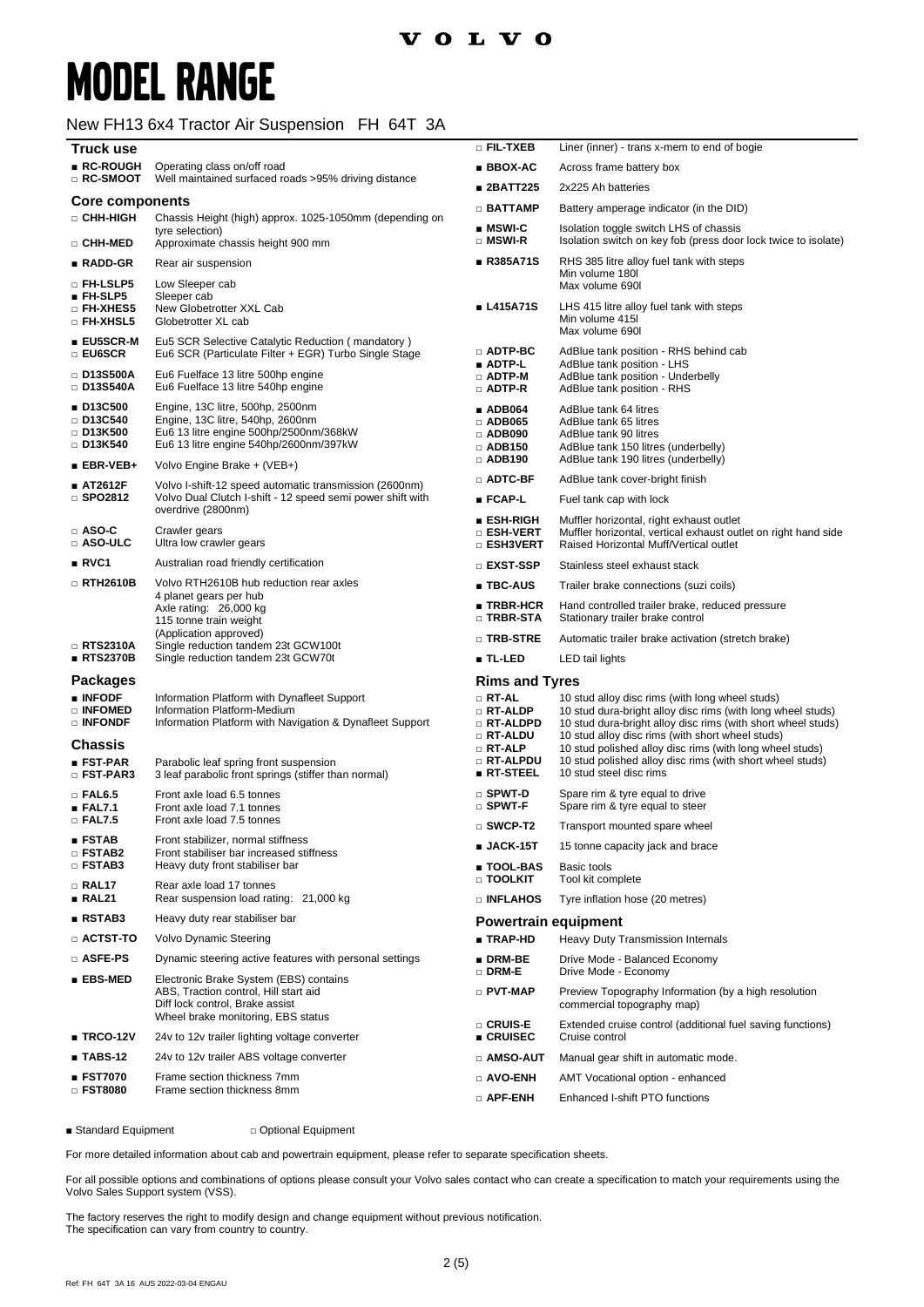### **VOLVO**

# **MODEL RANGE**

#### New FH13 6x4 Tractor Air Suspension FH 64T 3A

| $\Box$ CD43-O                                              | Dual plate clutch 430 mm diameter                                                                                                                                                                             | $\blacksquare$ CSPL-BXD              | Centre section dash panel pull out drawer                                                                             |  |  |
|------------------------------------------------------------|---------------------------------------------------------------------------------------------------------------------------------------------------------------------------------------------------------------|--------------------------------------|-----------------------------------------------------------------------------------------------------------------------|--|--|
| $CSA3B-O$                                                  | Volvo 430mm single plate clutch                                                                                                                                                                               | $\Box$ ADFS                          | 2 din slots in front shelf                                                                                            |  |  |
| ∎ TC-MAOH2<br>■ 2COM1080                                   | High performance transmission cooler                                                                                                                                                                          | <b>BUPALARM</b>                      | Reverse alarm                                                                                                         |  |  |
| □ 2COM1100                                                 | High volume air compressor<br>Air compressor. 1100 litres/minute (Eu6)                                                                                                                                        | □ LOADIND                            | Load indicator, electronic controlled suspension (SUSPL-EC)                                                           |  |  |
| $\blacksquare$ AIRIN-HI                                    | High air intake, roofline position                                                                                                                                                                            | $\square$ REMC-MF                    | Multifunction wireless remote control                                                                                 |  |  |
| □ AIRIN-LO                                                 | Low air intake, rear of cab position                                                                                                                                                                          | $\blacksquare$ FIREX25A              | Fire extinguisher 2.5 kg                                                                                              |  |  |
| $\blacksquare$ ACL1ST-S                                    | Air cleaner with two stage filter element                                                                                                                                                                     | ∎ WRITEPAD                           | Storable steering wheel fit clip board                                                                                |  |  |
| ■ 24AL120B<br>□ 24AL150B                                   | High capacity alternator, 120 Ampere.<br>Alternator - 150 Amp                                                                                                                                                 | $\blacksquare$ DST-CF5               | Fully adjustable driver's comfort seat<br>Air suspension, heated, integrated safety belt                              |  |  |
| □ FUEFE2LW                                                 | Dual fuel filter, engine mounted with water separator-large                                                                                                                                                   | □ SBD-RED                            | Red safety belts, pass. & driver seats                                                                                |  |  |
| □ PTER-DIN<br>$\Box$ PTER1400                              | Power Take Off / splined shaft groove (female) DIN5462.<br>Rear engine mounted power-take-off with flange SAE 1410                                                                                            | ■ SBPRE-DS                           | Drivers seat belt pretensioner                                                                                        |  |  |
| $\Box$ HPE-F101<br>$\Box$ HPE-F41                          | F1-101 Hydraulic pump rear engine mounted<br>F1-41 Hydraulic pump rear engine mounted                                                                                                                         | ■ PST-BAS1<br>□ PST-CF5              | Basic passenger's seat<br>Fully adjustable passenger comfort seat<br>Air suspension, heated, safety belt              |  |  |
| $\Box$ HPE-F51<br>$\Box$ HPE-F61                           | F1-51 Hydraulic pump rear engine mounted<br>F1-61 Hydraulic pump rear engine mounted                                                                                                                          | $\Box$ PST-RX1                       | Passenger relax seat with swivel and tilt                                                                             |  |  |
| $\Box$ HPE-F81                                             | F1-81 Hydraulic pump rear engine mounted                                                                                                                                                                      | □ SBPRE-PS                           | Passenger seatbelt pretensioner                                                                                       |  |  |
| $\Box$ HPE-T53<br>$\Box$ HPE-T70<br>$\Box$ HPE-V45         | F2-53/53 twin flow hyd pump rear engine mounted<br>F2-70/53 twin flow hyd pump rear engine mounted<br>V1-45 variable pump rear engine mounted<br>V1-75 variable pump rear engine mounted                      | □ ARMRE-BB<br>■ ARMRE-DB             | Armrests both sides - driver's & passenger's seat<br>Armrests both sides - driver's seat                              |  |  |
| $\Box$ HPE-V75                                             |                                                                                                                                                                                                               | ∎ ARU-LEA                            | Seat armrest upholstery - leather                                                                                     |  |  |
| $\Box$ PTR-D<br>□ PTR-DH<br>$\Box$ PTR-DM                  | Low speed PTO with DIN connection<br>High speed PTO with DIN connection<br>Medium speed PTO with DIN connection                                                                                               | ∎ GRABHI-B<br>□ GRABHI-L             | Instep grab handle - standard<br>Instep grab handle - leather bound                                                   |  |  |
| $\Box$ PTR-F                                               | Rear PTO trans.flange 100% speed                                                                                                                                                                              | ∎ FMAT-RUB                           | Floor mats - rubber                                                                                                   |  |  |
| $\square$ PTR-FH<br>$\Box$ PTR-FL<br>□ PTRD-D<br>□ PTRD-D1 | High speed PTO with flange connection<br>Low speed PTO with flange connection<br>PTO with 2 DIN connections rear + 1 DIN connection front<br>PTO with 1 DIN $+$ 1 flange connection rear $+$ 1 DIN connection | ∎ LBK80F<br>□ LBK80FRE<br>□ LBK80FRM | Lower bunk 815mm wide<br>Lower bunk 815mm wide, electrically reclinable<br>Lower bunk 815mm wide, manually reclinable |  |  |
| □ PTRD-D2                                                  | front<br>PTO with 2 flange connection rears + 1 DIN connection front                                                                                                                                          | ∎ MATL-FI<br>□ MATL-SF               | Mattress lower bunk - firm<br>Mattress lower bunk - semi firm                                                         |  |  |
| □ PTRD-F<br>$\Box$ HPG-F101                                | PTO with 1 DIN + 1 flange connection rear<br>F1-101 hydraulic pump gearbox mounted                                                                                                                            | □ OLMAT-BA<br>□ OLMAT-PR             | Mattress overlay - basic<br>Mattress overlay - premium                                                                |  |  |
| $\Box$ HPG-F41<br>$\Box$ HPG-F61<br>$\Box$ HPG-F81         | F1-41 hydraulic pump gearbox mounted<br>F1-61 hydraulic pump gearbox mounted<br>F1-81 hydraulic pump gearbox mounted                                                                                          | $\Box$ TBK70AD<br>$\Box$ TBK70F      | Top bunk 700mm wide, foldable & height adjustable<br>Top bunk 700mm wide, foldable                                    |  |  |
| $\square$ stwm-le                                          | Steering wheel material - leather                                                                                                                                                                             | ■ SLCP-BAS<br>□ SLCP-LUX             | Standard sleeper control panel<br>Sleeper control panel                                                               |  |  |
| □ DRC-AMII                                                 | DPF regeneration- auto initialise/manual on demand/manual<br>inhibit                                                                                                                                          | $\square$ SAFE                       | Safe box at bed-end                                                                                                   |  |  |
| □ DRC-AUTO                                                 | DPF regeneration- fully automatic (in motion)                                                                                                                                                                 | □ RUS-BAS                            | Rear upper cab storage - 154 litres for Sleeper/Globetrotter &                                                        |  |  |
| □ ACCLF-D<br>□ ACCLF-E                                     | Acceleration Limiting Feature - Disabled<br>Acceleration Limiting Feature - Enabled                                                                                                                           | □ RUS-HIG                            | 60 litres for Day Cab<br>Rear upper cab storage - 245 litres                                                          |  |  |
| ■ ESP-BAS1                                                 | ESP package (tractor/trailer combinations with ABS. Rigids                                                                                                                                                    | $\Box$ TABLE                         | Table                                                                                                                 |  |  |
| □ ESP-BAS2                                                 | with standard COG)<br>ESP package (tractor/trailer combinations without ABS)                                                                                                                                  | □ REFR-RUS<br>□ REFRIG               | 28 litre refrigerator in upper rear storage<br>33 litre refrigerator under lower bunk                                 |  |  |
| ∎ HWSS-ACB                                                 | ACC & forward collision warning & emergency braking.                                                                                                                                                          | □ MICRO-PK                           | Preparation kit for microwave                                                                                         |  |  |
| $\blacksquare$ LSS-DW                                      | With lane departure system                                                                                                                                                                                    | ∎ BOTH-D<br>□ BOTH-DL                | Bottle holder in driving area<br>Bottle holder in driving & resting areas                                             |  |  |
| LCS                                                        | Lane change support                                                                                                                                                                                           | $\Box$ BOTH-L                        | Bottle holder in resting area                                                                                         |  |  |
| $\blacksquare$ DAS-W                                       | Driver alert support warning                                                                                                                                                                                  | $\blacksquare$ SOL12S                | 12v outlet in sleeper area                                                                                            |  |  |
| $\square$ RSENS-W                                          | Rain sensor to activate wipers                                                                                                                                                                                | $\blacksquare$ INLI-BAS              | Interior night lights                                                                                                 |  |  |
| $CU-ECC$                                                   | Climate controlled air conditioning                                                                                                                                                                           | $\Box$ INLI-NL<br><b>DINLI-NLD</b>   | Interior white and red (night) light<br>Interior light including night light and dimmer function                      |  |  |
| □ IMMOBIL                                                  | Engine immobiliser                                                                                                                                                                                            | $\square$ ARL-FLEX                   | Flexible reading lamp (snake light)                                                                                   |  |  |
| $\Box$ ALARM-B                                             | Anti-theft alarm (cab)                                                                                                                                                                                        | ∎ RH-ER                              | Roof hatch-electric (metal emergency exit)                                                                            |  |  |
| $\Box$ AMPL400                                             | 400 watts, 8 channel amplifier<br>Including a subwoofer                                                                                                                                                       | $\square$ RH-ETR<br>$\Box$ VANMIR    | Roof hatch-electric (tinted glass & rear opening)<br>Vanity mirror                                                    |  |  |
| <b>BUPMON</b>                                              | Back-up camera                                                                                                                                                                                                | $\square$ AS-FUS                     | Auxiliary shelf, front upper storage                                                                                  |  |  |
| ■ ISUNS-DS                                                 | Interior side sunvisor - driver's door                                                                                                                                                                        | □ INFOT-PK                           | LCD screen mount - 6kgs max                                                                                           |  |  |
| □ ISUNF-RE<br>∎ ISUNF-RM                                   | Interior sunvisor - front (electric)<br>Interior sunvisor - front (manual)                                                                                                                                    | <b>Cab exterior</b>                  |                                                                                                                       |  |  |

■ Standard Equipment □ Optional Equipment

For more detailed information about cab and powertrain equipment, please refer to separate specification sheets.

For all possible options and combinations of options please consult your Volvo sales contact who can create a specification to match your requirements using the Volvo Sales Support system (VSS).

The factory reserves the right to modify design and change equipment without previous notification. The specification can vary from country to country.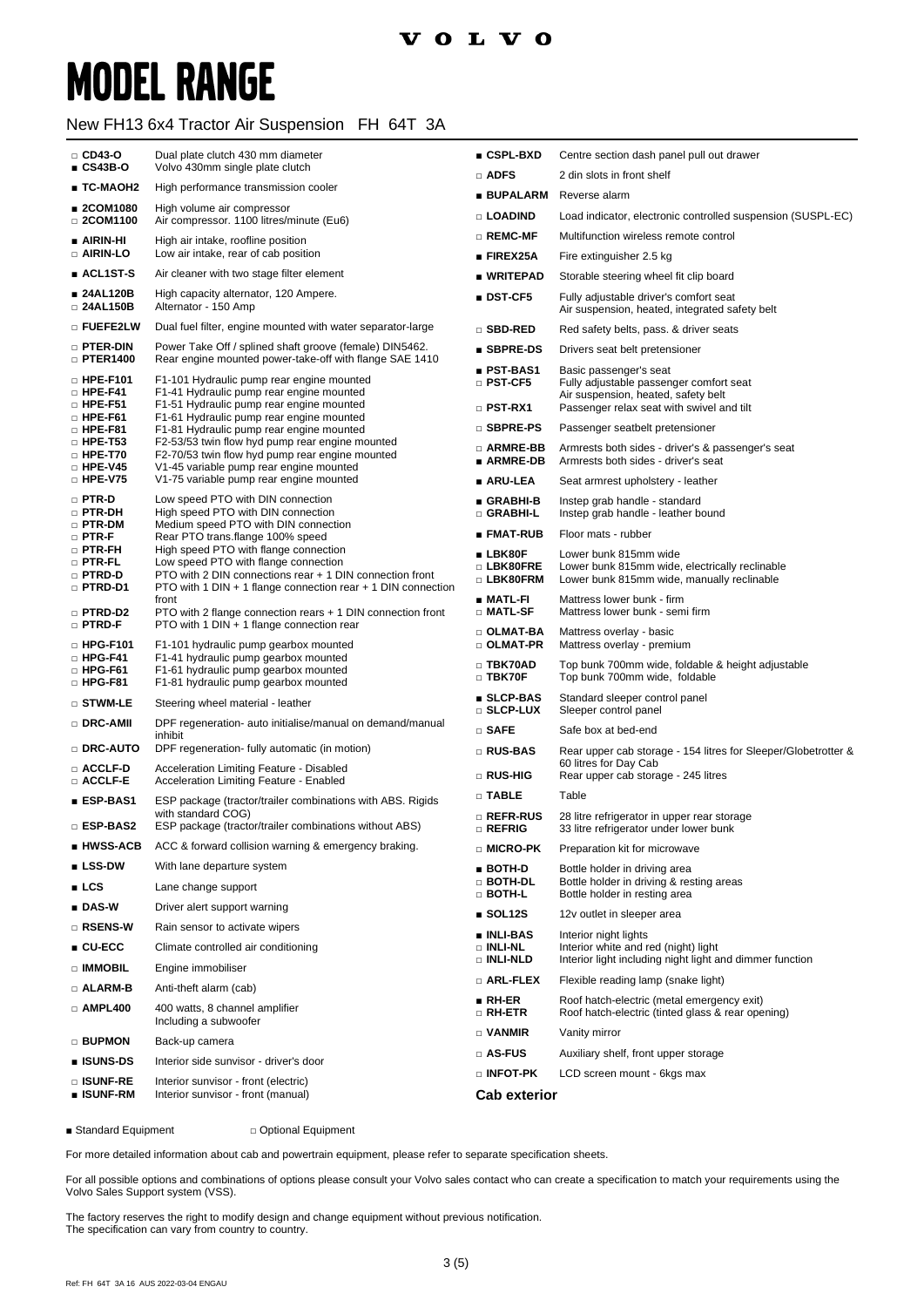### **VOLVO**

## **MODEL RANGE**

#### New FH13 6x4 Tractor Air Suspension FH 64T 3A

| ∎ EXTL-BAS<br>$\square$ extl-en2          | Standard exterior trim level<br>Enhanced exterior trim level 2                                                                                      | <b>BBCHAS1</b><br>□ BBCHAS3                         | Body builder chassis electrical interface, 1 x 7 pin connector<br>Body builder chassis electrical interface, 3 x 7 pin connectors |
|-------------------------------------------|-----------------------------------------------------------------------------------------------------------------------------------------------------|-----------------------------------------------------|-----------------------------------------------------------------------------------------------------------------------------------|
| $\square$ extl-enh                        | Enhanced exterior trim level.                                                                                                                       | $\square$ exster                                    | External steering via body builder's module                                                                                       |
| ∎ DGLAS-H<br>□ DGLAS-L                    | Hardened door glass<br>Laminated door glass                                                                                                         | $\blacksquare$ AESW2PK                              | 2 flexible switches (AUX1 & AUX2) + additional 4 flexible<br>switches                                                             |
| ∎ LOCK-CTL<br>□ LOCK-REM                  | Central door locking-Key<br>Central door locking with remote control                                                                                | ■ AUXSW-4                                           | 4 extra bi-stable switches wired to BBM                                                                                           |
| ∎ BUMP-B<br>□ BUMP-B2                     | Bumper - plastic<br>Bumper - steel                                                                                                                  | <b>Delivery services</b><br>$\blacksquare$ TGW-4GWL | Telematics Gateway with 4G/LTE & WLAN                                                                                             |
| □ WILDBAR                                 | Wildbar                                                                                                                                             | $\sqcap$ FMS-PK                                     | Fleet management system gateway                                                                                                   |
| □ BUMP-SP                                 | Bumper spoiler                                                                                                                                      | □ DRUT2                                             | "My Truck" smartphone app. 2 year prepaid                                                                                         |
| ∎ BUGNET                                  | Insect net in front of radiator                                                                                                                     |                                                     |                                                                                                                                   |
| $\blacksquare$ ctiltp-e                   | Electrical cab tilt pump                                                                                                                            |                                                     |                                                                                                                                   |
| □ FCABS-A<br>∎ FCABS-M                    | Front cab suspension-air bellows<br>Front cab suspension-mechanical spring                                                                          |                                                     |                                                                                                                                   |
| □ RCABS-A<br>∎ RCABS-M                    | Rear cab suspension-air bellows<br>Rear cab suspension-mechanical spring                                                                            |                                                     |                                                                                                                                   |
| ∎ MIRFLA3                                 | Electrically operated flat mirrors                                                                                                                  |                                                     |                                                                                                                                   |
| □ MIRFLACP                                | Wide angle and close view mirror both sides<br>Electrically heated & operated flat glass mirrors with front<br>monitoring camera on passenger side. |                                                     |                                                                                                                                   |
| ∎ SUNV-H                                  | <b>Exterior sunvisor</b>                                                                                                                            |                                                     |                                                                                                                                   |
| □ AD-ROOF                                 | Aero-dynamic roof mounted deflector                                                                                                                 |                                                     |                                                                                                                                   |
| $\square$ ad-sidel                        | Aero-dynamic cab side deflectors                                                                                                                    |                                                     |                                                                                                                                   |
| $\square$ guard-w                         | Windscreen stoneguard                                                                                                                               |                                                     |                                                                                                                                   |
| ∎ HL-BASIC                                | Standard head lamps                                                                                                                                 |                                                     |                                                                                                                                   |
| □ HL-CLEAN                                | Head lamp cleaning system                                                                                                                           |                                                     |                                                                                                                                   |
| □ HL-ADJ                                  | Headlight adjustment - manual                                                                                                                       |                                                     |                                                                                                                                   |
| ∎ DRL-LED                                 | V-shaped LED daytime running light                                                                                                                  |                                                     |                                                                                                                                   |
| $\blacksquare$ DRIVL2<br>$\square$ udrivl | Integrated driving lamps<br>Without driving lights                                                                                                  |                                                     |                                                                                                                                   |
| ∎ FOGL-WC                                 | Integrated fog lamps                                                                                                                                |                                                     |                                                                                                                                   |
| □ CL-STAT                                 | Corner light-static                                                                                                                                 |                                                     |                                                                                                                                   |
| □ ASL-RF2                                 | Auxiliary spotlights inside Globetrotter sign box                                                                                                   |                                                     |                                                                                                                                   |
| ∎ IDLAMP-A                                | Identification lamps-amber                                                                                                                          |                                                     |                                                                                                                                   |
| □ BEACON-P                                | Beacon light wire preparation                                                                                                                       |                                                     |                                                                                                                                   |
| $\blacksquare$ SPOTP-F                    | Aux spotlamp preparation, 280W maximum                                                                                                              |                                                     |                                                                                                                                   |
| □ ROS-ILP                                 | Globetrotter illuminated cab sign prep kit                                                                                                          |                                                     |                                                                                                                                   |
| □ CSGN-GTR                                | Globetrotter decal                                                                                                                                  |                                                     |                                                                                                                                   |
| <b>HORN-F1S</b><br>□ HORN-R2S             | Single electric Jericho air horn (behind grill)<br>Chromed air horns, two roof mounted                                                              |                                                     |                                                                                                                                   |
| $\Box$ ANT-CBR                            | Antenna for CB radio, single antenna                                                                                                                |                                                     |                                                                                                                                   |
| □ STUC-B                                  | Storage compartments under cab-both sides                                                                                                           |                                                     |                                                                                                                                   |
| Superstructure                            |                                                                                                                                                     |                                                     |                                                                                                                                   |
| $\blacksquare$ 5WM-OBLP                   | 5th wheel L-profiles                                                                                                                                |                                                     |                                                                                                                                   |
| □ SRWL-PK<br>□ SWL-PK                     | Wiring prep for chassis mounted reverse/working lamps-3<br>position switch<br>Wiring prep for chassis-mounted working lamps-2 position              |                                                     |                                                                                                                                   |
|                                           | switch                                                                                                                                              |                                                     |                                                                                                                                   |
| $\square$ WL-TA1W                         | Fifth wheel light                                                                                                                                   |                                                     |                                                                                                                                   |
| $\square$ WLC-H2W<br>□ WLC-PKH            | 2 x H3/70W high mounted work lamps with white lens.<br>Prep kit for high mounted work lamps.                                                        |                                                     |                                                                                                                                   |
| ∎ ECBB-HIG                                | Body builder module - cab module                                                                                                                    |                                                     |                                                                                                                                   |

■ Standard Equipment □ Optional Equipment

For more detailed information about cab and powertrain equipment, please refer to separate specification sheets.

For all possible options and combinations of options please consult your Volvo sales contact who can create a specification to match your requirements using the Volvo Sales Support system (VSS).

The factory reserves the right to modify design and change equipment without previous notification. The specification can vary from country to country.